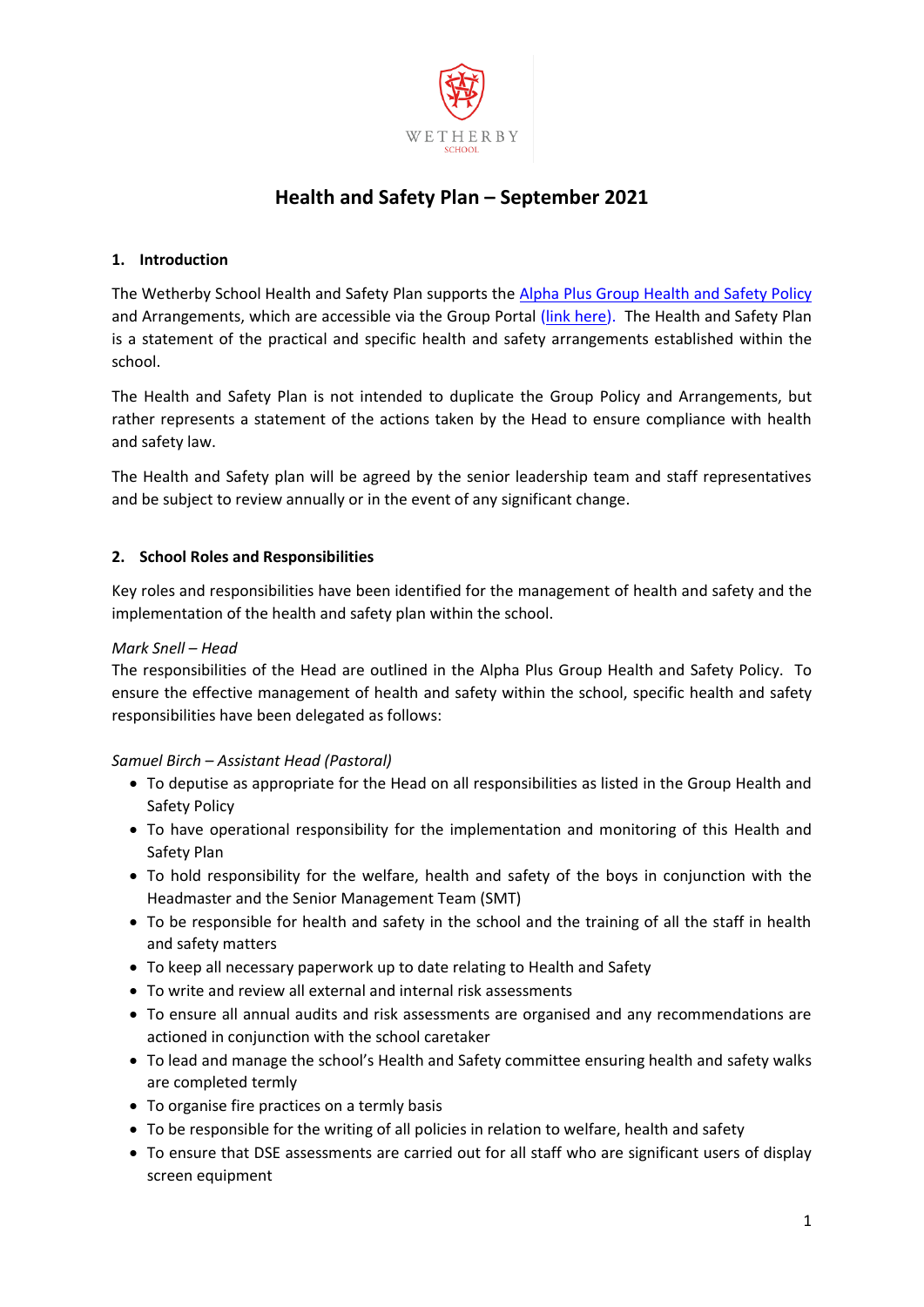

 To be responsible for Health and Safety issues as they relate to welfare and protection of children

# *Houssin Mehmoul – Caretaker*

- To be responsible for ensuring the safety of the property on a day to day basis, including identifying and making small repairs, cleanliness and tidiness of the school premises
- To identify risks and repairs and resolve/escalate as appropriate
- To liaise with APG Director of Property and outside contractors as required
- To manage and organise all necessary Health and Safety certificates for the school in conjunction with Alpha Plus Property Director
- To complete weekly checks of the fire alarm system

# *Jemima Jones – Head of Reception and Little Wetherby (Pastoral)*

 To be responsible for health and safety at 19 Pembridge Villas and report any concerns to the Assistant Head (Pastoral) and caretaker

# **3. Health and Safety Communication and Consultation**

## 3.1 Communication of Health and Safety Information

Health and Safety Information will be communicated to staff as follows:

- As part of their induction at commencement of employment. This will include the Alpha Plus Group Health and Safety Policy and Arrangements and health and safety information/risk assessments specific to their role
- Through
	- $\circ$  ad-hoc staff meetings; as part of staff appraisals and one to one meetings with line management
	- o display of relevant health and safety information on staff noticeboards
	- o access to the Alpha Plus Group Portal
	- o weekly staff meetings at 11 Pembridge Square and 19 Pembridge Villas
	- o staff training e.g. fire safety, first aid
	- o weekly SMT meetings
	- o e-mail communications

#### 3.2 Consultation

The Head has established a Health and Safety Committee in line with the requirements of the Alpha Plus Group Health and Safety Policy and Safety Arrangement on Communication and Consultation. The Health and Safety Committee is responsible for:

- coordinating the implementation of the Health and Safety plan. They will regularly review measures taken to ensure the health and safety of employees, pupils and staff
- meet regularly to discuss matters concerning health and safety
- carry out an inspection of the School once every term
- review and update any risk assessments (where necessary)
- discuss training requirements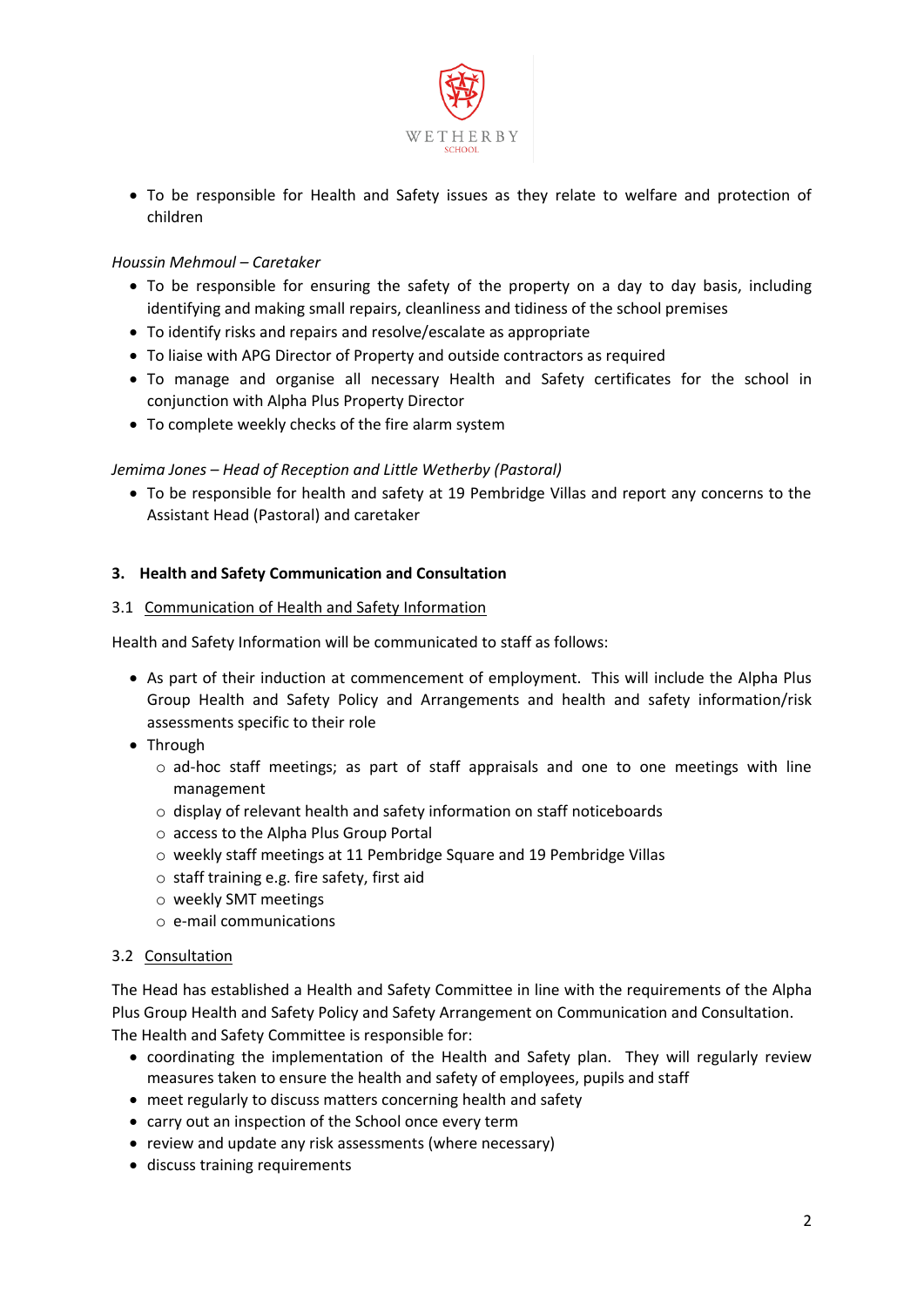

Membership of the Health and Safety Committee for Wetherby School is as follows:

- o Mark Snell Head
- o Samuel Birch Assistant Head (Pastoral)
- o Houssin Mehmoul Caretaker
- o Jemima Jones Head of Reception (Pastoral)

The arrangements for meetings and record keeping are as follows:

The Health and Safety Committee meets once every half term. Minutes are written and recorded by the Assistant Head (Pastoral). These minutes are kept on the staff shared area.

A termly health and safety walk-around takes place. Minutes are written and recorded by the Assistant Head (Pastoral). This is subsequently discussed in the Health and Safety Committee Meeting. Points are actioned by the caretaker.

Issues that cannot be dealt with by the caretaker will be reported to the Property Director.

**WHENEVER AN EMPLOYEE IS AWARE OF ANY POSSIBLE DEFICIENCIES IN HEALTH AND SAFETY ARRANGEMENTS HE/SHE MUST DRAW THESE TO THE ATTENTION OF THE HEADMASTER OR ASSISTANT HEAD (PASTORAL), AND IF IT RELATES TO CHILD WELFARE AND PROTECTION, TO THE DEPUTY HEAD (DSL).** 

**The issue will then be recorded and passed on to the relevant member of the Health & Safety committee.**

# **4. First Aid Arrangements**

First aid arrangements are detailed in the Wetherby First Aid Policy [\(link here\)](https://egiportal.alphaplusgroup.co.uk/school/wpps/Pages/all-documents.aspx).

#### 4.1 First Aiders

An up to date list of trained Paediatric First Aiders and Emergency Paediatric First Aiders is maintained centrally on the staff shared area. A rolling programme of first aid training occurs throughout the year and the list of first aiders is updated accordingly.

#### 4.2 Head Injuries

The protocols outlined in the Wetherby First Aid policy will be followed in the event of a head injury. [\(link here\)](https://egiportal.alphaplusgroup.co.uk/school/wpps/Pages/all-documents.aspx).

PARENTS MUST BE INFORMED, BY PHONE, OF ANY INJURY THAT THEIR SON RECEIVES TO HIS HEAD. The school office will contact the parent or carer concerned.

#### 4.3 Administration of Medicines

The arrangement for the administration of medicines is outlined in the Wetherby Medication Policy [\(link here\)](https://egiportal.alphaplusgroup.co.uk/school/wpps/Pages/all-documents.aspx). The intimate care arrangement at Little Wetherby is detailed in the following Little Wetherby Intimate Care and Nappy Changing Policy [\(link here\)](https://egiportal.alphaplusgroup.co.uk/school/wpps/Pages/all-documents.aspx).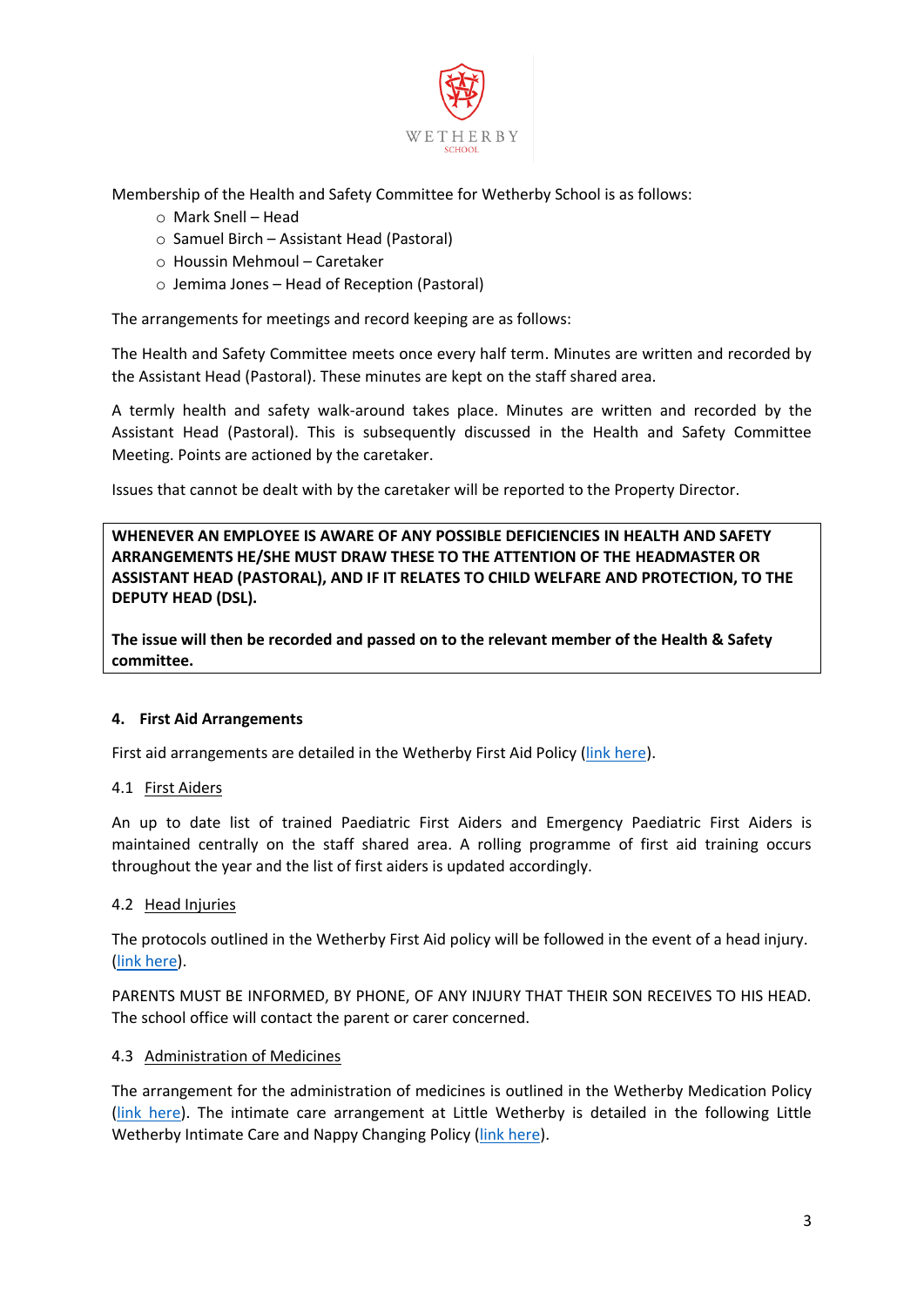

## **5. Accident/Incident Reporting and Recording Arrangements**

The specific procedures for reporting and investigating accidents/incidents at Wetherby School are outlined in the Wetherby First Aid Policy [\(link here\)](https://egiportal.alphaplusgroup.co.uk/school/wpps/Pages/all-documents.aspx).

Accidents/incidents will be subject to review and investigation (where appropriate) by the Assistant Head (Pastoral) to ensure that action is taken to prevent a recurrence. A review of recent accidents/incidents will be a fixed agenda item at the termly Health & Safety Committee Meeting.

## **6. Fire Safety**

The following arrangements have been established for fire safety within the school:

#### 6.1 Fire Marshals, wardens and officers

A list of fire wardens and marshals is maintained centrally on the staff shared area. Fire warden and marshal training occurs annually.

## 6.2 Fire Evacuation Procedures

Wetherby School fire evacuation procedures are detailed in the Crisis Management and Emergency Procedures [\(link here\)](https://egiportal.alphaplusgroup.co.uk/school/wpps/Pages/all-documents.aspx).

## 6.3 Personal Emergency Evacuation Plans

In the event of a pupil or member of staff having disabilities that require them to be assisted to evacuate the building, a personal emergency evacuation plan will be completed, stored centrally on the staff shared area and communicated to and practiced with all relevant individuals.

# **7. Lock Down Procedures**

Arrangements for lockdown are detailed in the Wetherby Lockdown Procedure [\(link here\)](https://egiportal.alphaplusgroup.co.uk/school/wpps/Pages/all-documents.aspx). Further Group guidance on Lockdown procedures is available on the APG Health and Safety section of the Portal [\(link here\)](https://egiportal.alphaplusgroup.co.uk/Alpha%20Plus%20Group%20Information/Health%20and%20Safety/Guidance%20Notes/Lockdown%20Guidance%20for%20Schools%20and%20Colleges.docx).

#### **8. Security of Premises**

The Head, the Assistant Head (Pastoral) and Caretaker are the designated key holders and are responsible for the security of the building.

Both buildings have CCTV cameras positioned outside the external doors. Office staff can clearly see who is entering or leaving the building. Doors are kept locked and shut at all other times. The recorded CCTV disc can be accessed by the caretaker, Head Office, or the installation company, in the event of an incident.

CCTV cameras are positioned at the front, rear and throughout the communal areas of both buildings.

The school has a secure door entry code system. Codes are updated 3 times a year.